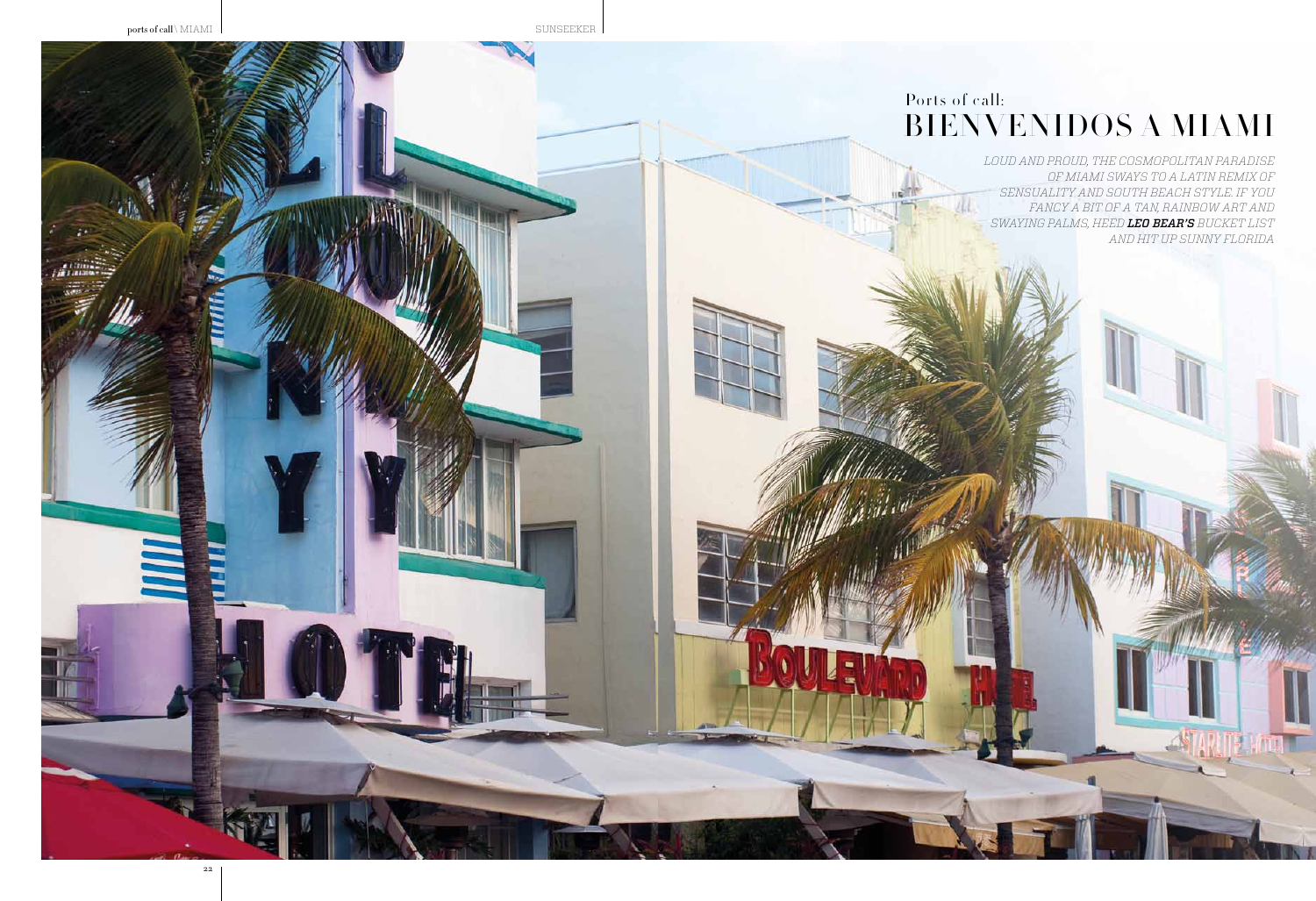A LARK Y

Jogging down Miami's famous boardwalk, I stop to catch my breath at a palm-shrouded wooden gate with a wonky umbrella propped up against it. A man appears wearing dark glasses and an earpiece, and doesn't look too pleased to see me. It turns out this inauspicious doorway is the back entrance to Soho House Miami, where upwardly-mobile media types congregate for dirty martinis and midnight skinny dips.

In a city known for its unabashed 'loud and proud' mentality, this glimpse of European restraint gives an inkling of a new Miami. A more refined Miami.

*In a city known for its unabashed 'loud and proud' mentality, this glimpse of European restraint gives an inkling of a new Miami.* **BIENVENIDOS A MIAMI A MUAMINE DE A MENTRA MIAMINE DE A MUAMINE DE A MUAMINE DE A MUAMINE DE A MUAMINE DE A MUAMI** 

The image change comes in large part thanks to Art Basel Miami. Now in its 13th year, the international art fair has transformed what was once a pleasure-seeking metropolis into one of the coolest urban hubs in the northern hemisphere. Brit artist Tracey Emin has recently put down roots, buying a home on the waterfront, and the unveiling of the Perez Art Museum designed by Swiss duo Herzog & de Meuron at the tail end of 2013 has had every artista from New York to New Delhi clawing for wall space. Year on year the roll call of A-list art fair attendees gets more distinguished and the VIP parties harder to get into. But that's not to say modern mariners can't join in the fun.

Race-savvy readers will know that Miami's peak sailing season is November to March, but visit during the summer months (which is low season) and you'll experience a quieter, more relaxed Miami. For more than two decades, the city's port has been accommodating some of the world's largest cruise ships, and Cape Florida and Biscayne Bay are a mecca for sailors with a winning combination of scenic city views, sandy beaches and sea-grass studded dunes.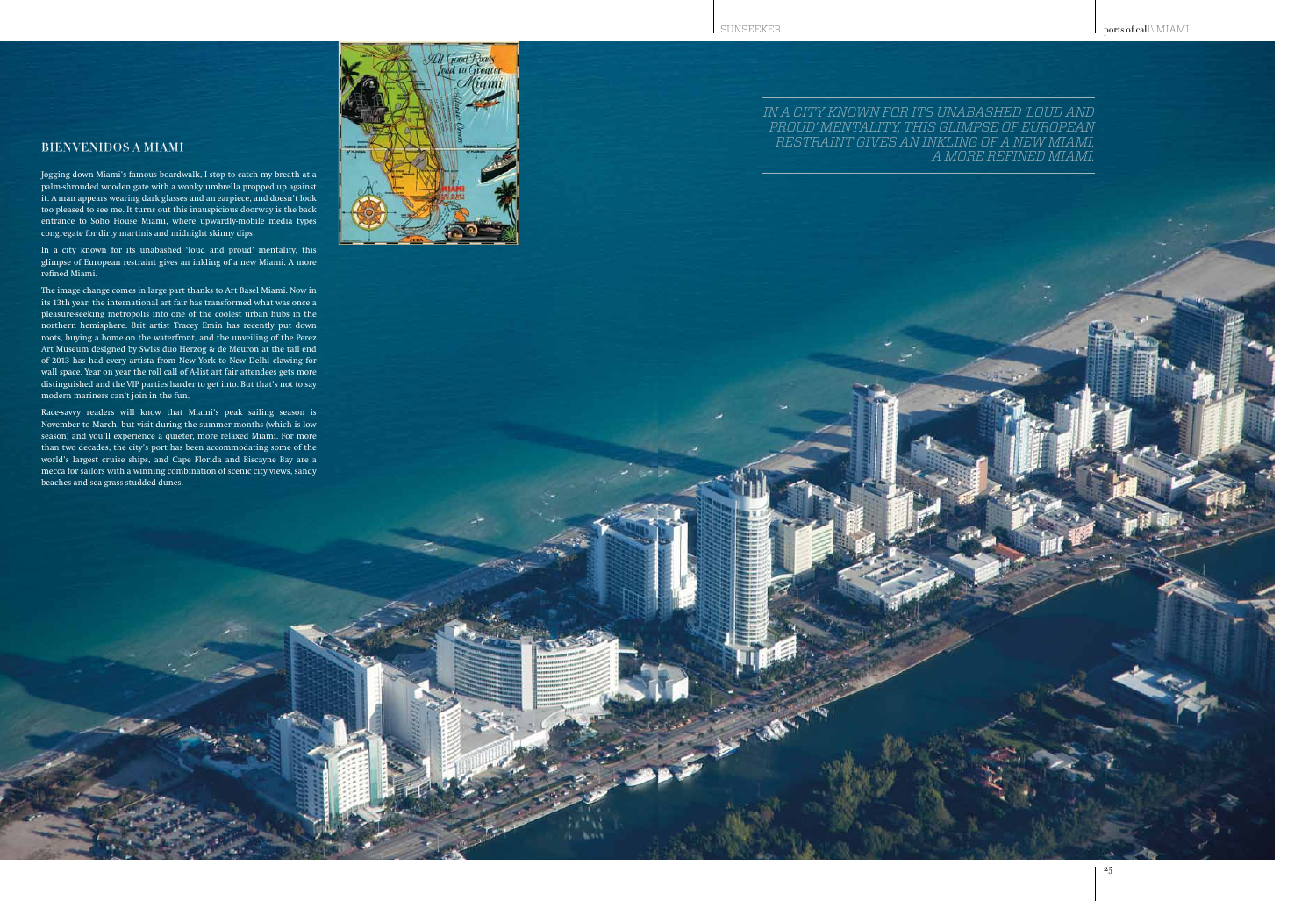The living is certainly easy on board, but it would be criminal not to sample the hospitality on offer in Miami. From the plethora of slick marinas in which to drop anchor, Coconut Grove and Key Biscayne offer the best long-term docking, and the Coral Reef Yacht Club is ideal for a quick visit, with easy access to downtown Miami.

On dry land, check into one of the five-star hotels on South Beach's Collins Avenue and you're in for a treat. Standing shoulder-to-shoulder, each comes with its own private beach club, poolside  $\rm BIENTENIDOS~A~MIAMI$  for a treat. Standing shoulder-to-shoulder, each comes with its own private beach club, poolside<br>cocktail lounge and gaggle of pretty doormen, and, of course, there are those billion-dollar Atlantic views to consider: 8.5 miles of golden sand stretching as far as the eye can see.

> Many of these high-style havens occupy original 1920s buildings, and the Setai, no exception, is looking particularly ravishing at the moment following a multi-million-dollar facelift. Alternatively,there's the Delano or the W administering their own brand of tongue-in-cheek party chic. Taking a hard line, Como Hotels intends to provide an antidote to all the hedonism with a new cocoon-like retreat, which opened in March. As well as a top-flight rooftop spa and snazzy seafood restaurant, it will also boast its own marina (with a 12-foot height restriction).

> However, for a perfect blend of trendiness and tranquility, the James Royal Palm has it. Delivering original terrazzo floors, two bars and a nightclub, along with eco-friendly pillows and concierge uniforms designed by NY's Public School, it has the edge. Distinctive orange umbrellas mark out its territory on the beach, as do the beach staff in bright-orange boardshorts delivering flavoured coconut water to well-oiled sun worshippers.

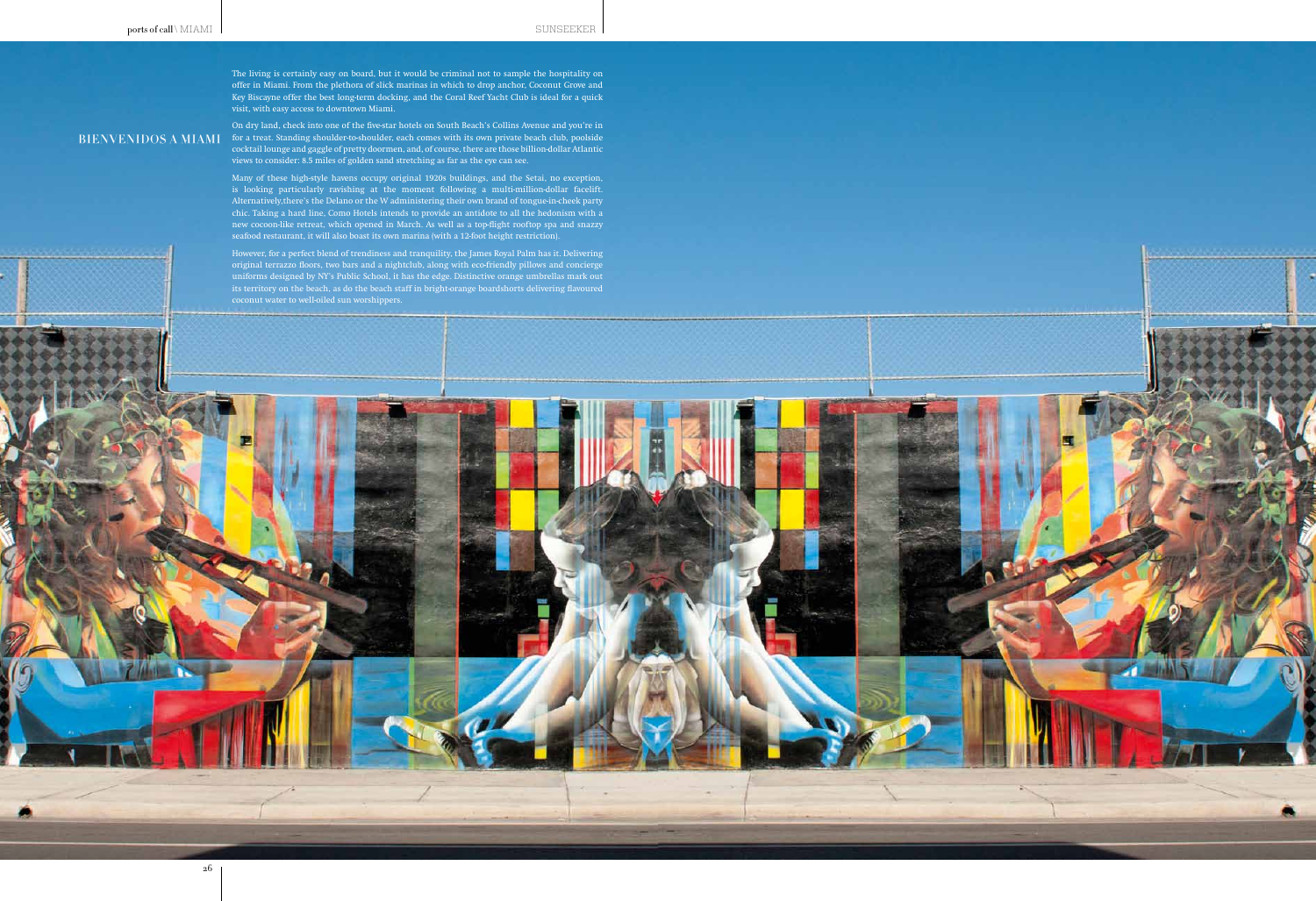Beyond the boardwalk, Miami has the highest density of art deco buildings in the world. Pick up a bicycle (or skateboard) from your hotel lobby, or from automated bike stations on the street, and get pedaling. The art deco district comprises a square mile of sun-drenched boulevards lined with low-rise pastel buildings and palm trees, ripe for freewheeling. Buildings of note include the Lincoln Theatre (now an excellent choices. H&M), the Jackie Gleason Fillmore Theatre, a handful of quirky hotels on Ocean Drive, and Jerry's Deli – unchanged since 1939: booths, columns, chandeliers and all. For professional guidance, Art Deco Tours provide highly knowledgeable chaperons.

Alternatively, you can explore by boat. Miami's canals provide excellent waterways for admiring the skyline – try Water Taxi Miami's nippy new taxi, except on water.



Whatever your mode of transport, Joe's Stone Crab is a must-visit. Serving fresh local stoneclaw crab and steamy clam chowder since 1913, the tavern has become something of a Miami Beach institution. Its 'no reservations' policy means lunch or an early dinner are the best options. Otherwise Catch, an outpost of the smart New York eatery, Zuma or Meat Market are

six-seater, which functions much like a regular of vacant warehouses, pulses with the same For later on, there is no shortage of organjangling clubs. Currently LIV at the Fontainebleau hotel and SET on Lincoln are the places to be seen. Or, a much better idea: avoid the hangover so you can spend the day delving a bit deeper into Miami. Downtown, in the design district, there are chichi furniture and antiques shops to rival any boutique in Paris or Milan. And the Wynwood art district, formerly a stagnant area intrinsic attitude found in New York's Soho or London's Shoreditch. It's here that Miami's shows its true colours.

> Wynwood Walls, a small gated area devoted to street art and graffiti, lies at its heart. Over the years it has attracted internationally renowned artists such as Retna, who counts Hermès and Louis Vuitton among his clients, and the result is an explosive mix of bold and distinctive murals; absolutely nothing grungy about it. Wander around solo or join a guided walking tour (these take place every other Saturday) and huge

swathes of spray art, op art and roll art – entire buildings providing canvases in some instances – create breathtaking vistas. No surprise then that art galleries are springing up faster than you can say 'spray can'. At the last count, there were about sixty. Of these, the Rubell Family Collection is one of the largest private displays of modern art in the USA, and the Bakehouse Art Complex, occupying a former bakery, provides studio space for more than 65 up-andcoming artists, who'll welcome you in and show you around.

What's remarkable is that Wynwood's ascension from down-and-out to downright cool has taken place in less than a decade. Miami, as a whole, has a knack for reinventing itself: in the seventies it was the cocaine capital of the world, known for drive-by shootings and cars blowing up by the side of the road. Later came a spell as 'God's waiting room' when kooky retirement settlements prevailed. Today it's embracing an edgier arty style. For culture-lovers, there is no better time to go – if only to bagsy a table at Verde, the sexy waterfront restaurant located in the new Perez Art Museum. With sweeping views of Biscayne Bay, you can start planning your next nautical adventure, and if you're lucky, catch a glimpse of your own mast blinking in the midday sun…

# Bienvenidos a Miami